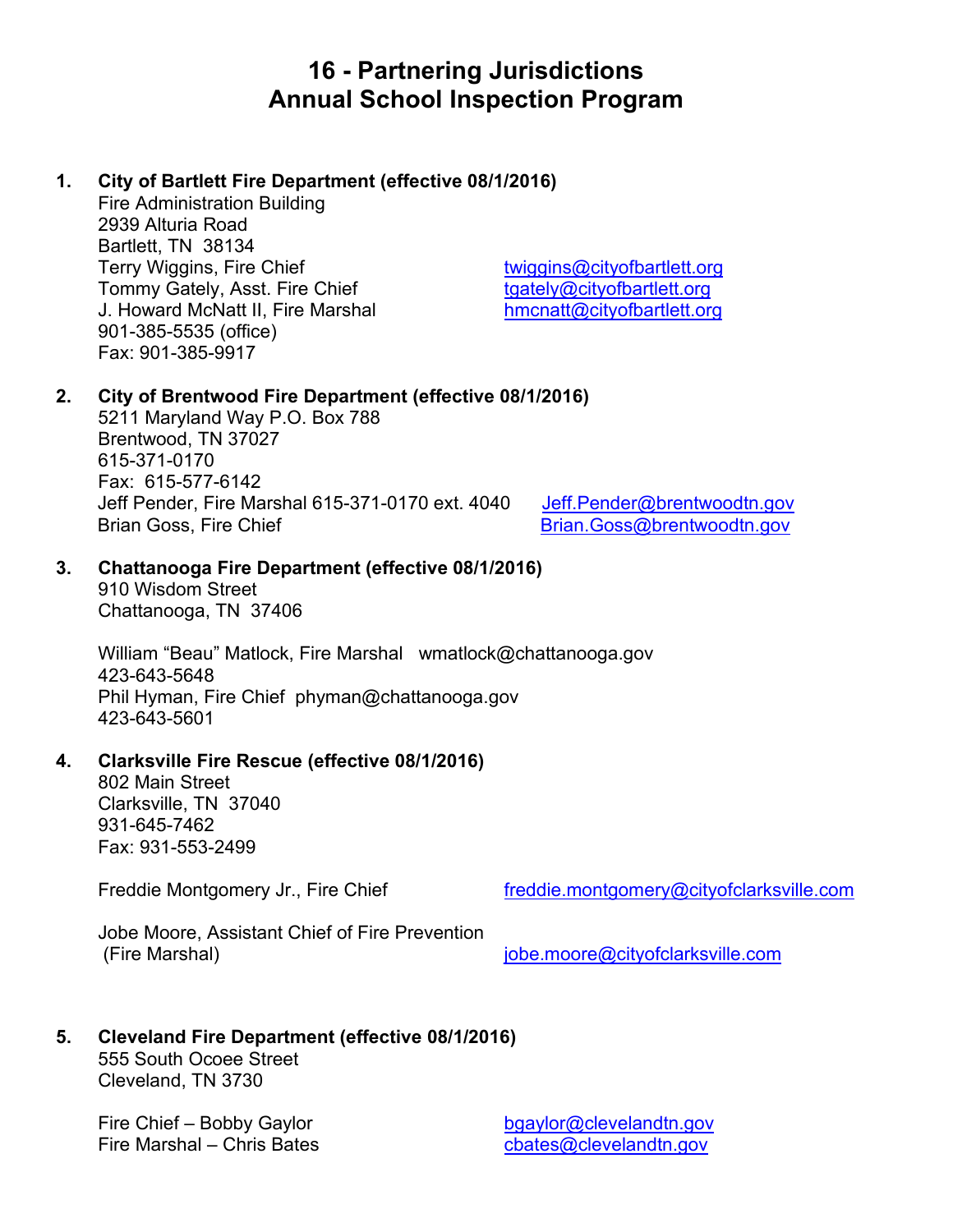Fire Inspector – Craig Foote compared control control control control control control control control control control control control control control control control control control control control control control control Fire Inspector – Richard Miller research and the miller of clevelandtn.gov<br>Fire Inspector – Jeff Hampton Fire Inspector – Jeff Hampton

#### **6. Collierville Fire Department (effective 08/1/2016)**

1251 Peterson Lake Road Collierville, TN 38017 Office: 901-457-2400 Fax: 901-457-2492 [www.colliervilletn.gov/fire](https://urldefense.com/v3/__http:/www.colliervilletn.gov/fire__;!!PRtDf9A!7FYsIlCZ5UaLVuwASS5vAAObOfqK980jYFtPsJN8y1KFZBDRCCjmAv11d0m5O7ti4Q$)

C.E. "Buddy" Billings, Jr. Fire Chief [bbillings@colliervilletn.gov](mailto:bbillings@colliervilletn.gov) Mark P. King, Chief of Administration must mean in the match of Paul Witt, Chief of Operations means must be posited and point  $\frac{\text{mking@colliervilletn.gov}}{\text{pwitt@colliervilletn.gov}}$  $\frac{\text{mking@colliervilletn.gov}}{\text{pwitt@colliervilletn.gov}}$  $\frac{\text{mking@colliervilletn.gov}}{\text{pwitt@colliervilletn.gov}}$ Paul Witt, Chief of Operations

Todd Johnson, Chief of Fire Prevention tiohnson@colliervilletn.gov Josh Hale, Fire Inspector<br>Kelsey Johnson, Fire & Life Safety Education kiohnson@colliervilletn.gov Kelsey Johnson, Fire & Life Safety Education

#### **7. East Ridge Fire Department (effective 08/1/2016)**

4214 Ringgold Rd. East Ridge Tn, 37412 O) 423-867-7100 F) 423-867-9418

Chief Mike Williams **must are must allow williams** mwilliams and moving eastridgetn.gov Mike Flynn, Fire Marshal manual mflynnir@eastridgetn.gov

#### **8. Germantown Fire Department (effective 08/1/2016)**

7766 Farmington Blvd. Germantown, TN 38138-2902

John Selberg, Fire Chief

Assistant Chief of Operations - Eric Grizzard [egrizzard@germantown-tn.gov](mailto:egrizzard@germantown-tn.gov) Assistant Chief of Administration - Keith Saunders [ksaunders@germantown-tn.gov](mailto:ksaunders@germantown-tn.gov) Assistant Fire Marshal - Clint Starnes<br>
Fire Inspector is Gino Dell-Oso<br>
Tire Inspector is Gino Dell-Oso Fire Inspector is Gino Dell-Oso

2700 Cross Country Drive Germantown, TN. 38138-7102

#### **9. Johnson City Fire Bureau (effective 6-01-2020)**

603 Bert St. Johnson City, TN 37601 423-975-2845

David Bell, Interim Fire Chief dbell [dbell@johnsoncitytn.org](mailto:dbell@johnsoncitytn.org) 423-434-5795

Bruce Hennequin, Fire Marshal [bhennequin@johnsoncitytn.org](mailto:bhennequin@johnsoncitytn.org) 423-434-6088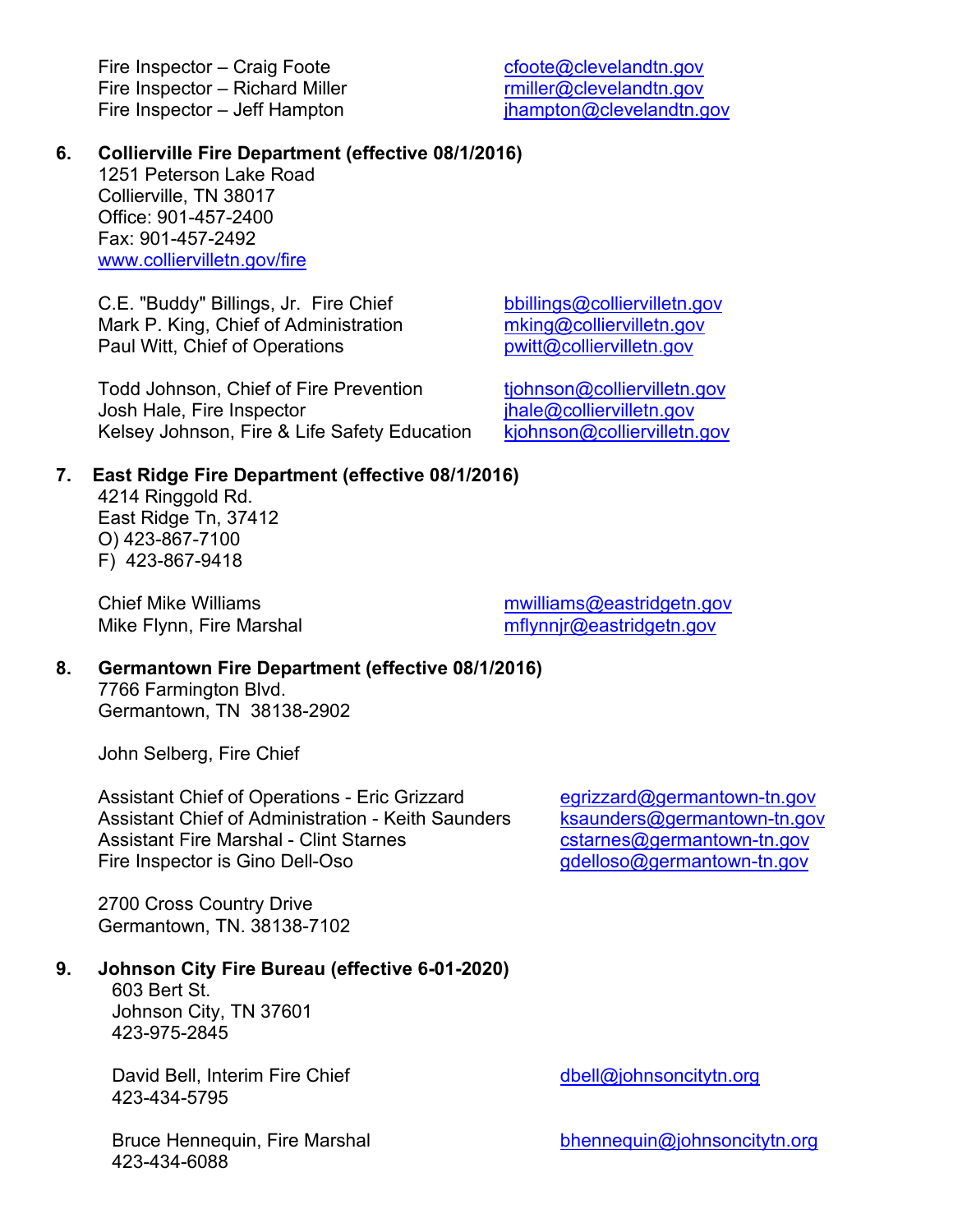# **10. Knox County Fire Prevention Bureau (effective 08/1/2016)**

400 Main Street City/County Building, Suite 585 Knoxville, TN 37902 865-215-4660 Fax: 865-215-4669 Kathy Saunders, Fire Marshal [kathy.saunders@knoxcounty.org](mailto:kathy.saunders@knoxcounty.org) Cell: 865-389-1269 Travis Evans, Deputy Fire Marshal [Travis.Evans@knoxcounty.org](mailto:Travis.Evans@knoxcounty.org)

**11. Knoxville Fire Department (effective 08/1/2016)**

Fire Chief Stan Sharp state of the state of the state state state state of the state of the state state state of the state state state state state state state state state state state state state state state state state sta 900 E. Hill Avenue, Suite 430 Knoxville, TN 37915 (865) 595-4480 Fax: (865) 595-4482

Assistant Chief Sonny Partin, Fire Marshal [spartin@knoxvilletn.gov](mailto:spartin@knoxvilletn.gov) 400 Main Street, Suite 446 Knoxville, TN 37902 (865) 215-2283

# **12. Memphis Fire Services (effective 08/1/2016)**

65 South Front Street Memphis, TN 38103 901-636-1400

Joe Payne, Chief Fire Marshal <u>[Joe.payne@memphistn.gov](mailto:Joe.payne@memphistn.gov)</u><br>Louis Hawthorne, Assistant Fire Marshal louis.hawthorne@memphistn.gov Louis Hawthorne, Assistant Fire Marshal

2670 Avery Avenue Memphis, TN. 38112 Office: 901-636-5000 Cell: 901-553-3318 Fax: 901-327-1914

# **13. Nashville Fire Department (effective 08/1/2016)**

63 Heritage Ave. P.O. Box 196332 Nashville, TN 37219-6332 615-862-5421 Fax: 615-862-5236 [NFD.WEB@nashville.gov](mailto:NFD.WEB@nashville.gov)

Lawrence Hutchinson, Fire Marshal [Lawrence.Hutchison@nashville.gov](mailto:Lawrence.Hutchison@nashville.gov) Ricky White, Director Chief of Nashville Fire Department [ricky.white@nashville.gov](mailto:ricky.white@nashville.gov)

**14. Millington Fire Department (effective 08/1/2016)** 4836 Navy Road

Millington, TN 38053

[Gina.Sweat@memphistn.gov](mailto:Gina.Sweat@memphistn.gov)